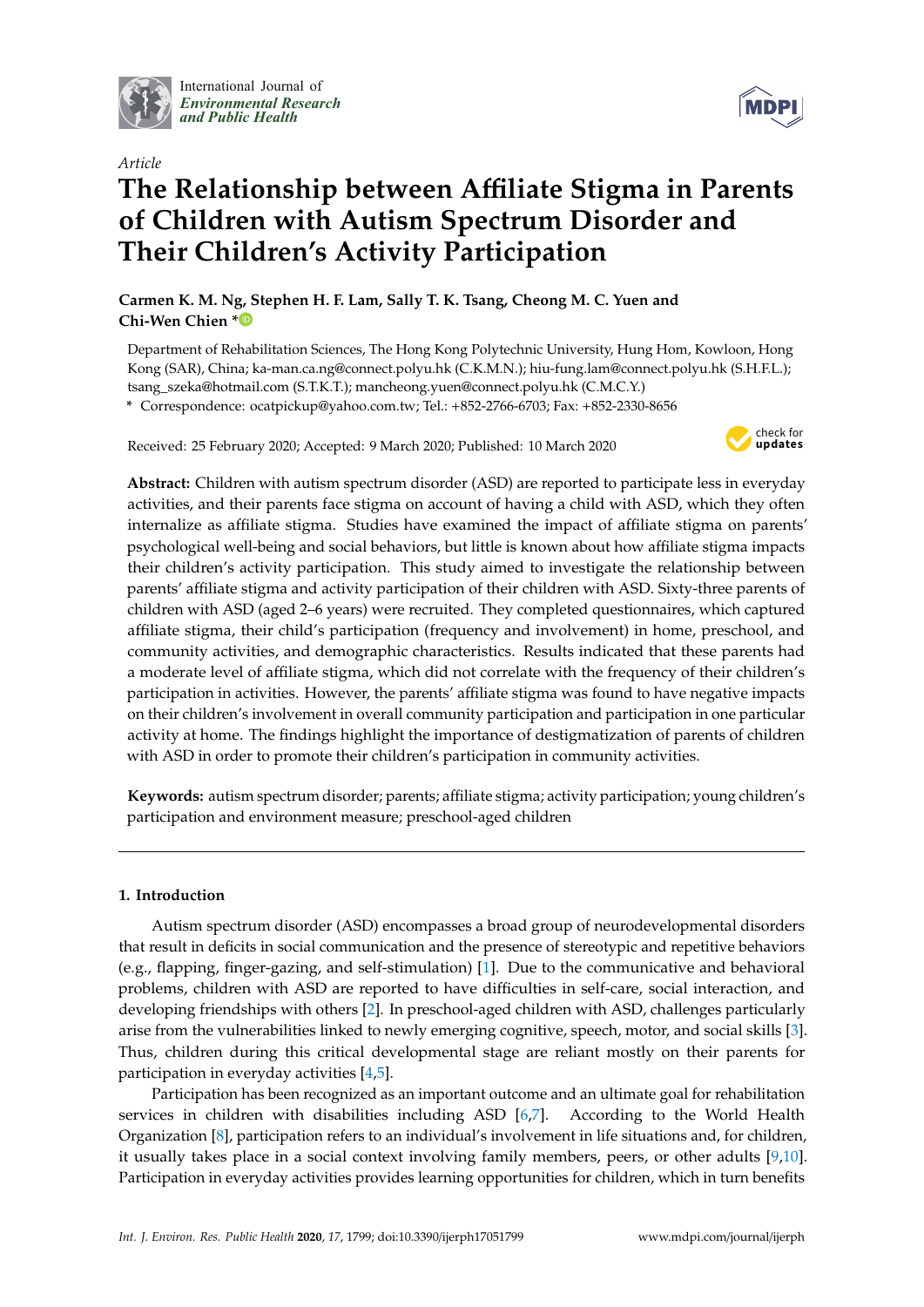their growth and development [\[6,](#page-10-5)[11,](#page-10-10)[12\]](#page-10-11). King and her colleagues [\[11\]](#page-10-10) found that activity participation contributed to children's well-being and, through engaging in activities with others, children also developed social skills and communication abilities, which helped form mutual relationships. With respect to psychological aspects, children may additionally develop self-identity and self-esteem when interacting with their peers or adults during activity participation [\[9\]](#page-10-8). Despite the importance of participation, preschool-aged children with ASD have been reported to participate less in educational, recreational, community, and social activities, compared to their typically developing peers [\[5,](#page-10-4)[13,](#page-10-12)[14\]](#page-10-13).

Recent studies have investigated factors that may support or hinder activity participation of children with ASD while considering intervention planning and service provisions [\[15](#page-10-14)[–19\]](#page-10-15). There seems to be a consensus about the extent to which children with ASD take part in activities that entail social interaction (e.g., community activities), which may be influenced by the family environment [\[20,](#page-11-0)[21\]](#page-11-1). In fact, for preschool-aged children with ASD, the family plays a crucial role in determining the type and number of activities in which the children will be given opportunities for participation [\[22\]](#page-11-2). For example, Lam and her colleagues [\[23\]](#page-11-3) found that parents' willingness to take their child with ASD to engage in community activities was associated with the degree of difficulty and negative emotions of the children as perceived by the parents. However, this association was not observed in children with typical development. In a study by LaVesser and Berg [\[5\]](#page-10-4), barriers to participation for children with ASD from parental perspectives were investigated. The children's behavioral problems appeared to increase parents' stress and burden and in turn, deterred them from offering their children with ASD opportunities to participate in community activities. This implies that the parents may experience a certain degree of stigmatization that leads them to develop negative emotions, withdraw from social situations, and provide limited opportunities for themselves or their children to positively interact with others. It is possible that the stigma experienced by the parents turns into a barrier for activity participation for their children with ASD.

According to a recent review [\[24\]](#page-11-4), parents of children with ASD are often reported to encounter varied forms of stigmatization on account of their children having ASD. Stigma in general is a set of prejudicial attitudes, discriminatory behaviors, stereotypes, and biased social structures upheld by a sizeable group about a discredited subgroup [\[25\]](#page-11-5). Stigma not only affects the discredited individuals themselves, but it can also impact caregivers and family members of the stigmatized individuals. In the case of children with ASD, parents may perceive courtesy stigma (also known as family or associative stigma) from the general public toward themselves due to people's misconceptions about the lack of parental control or discipline of their child's behavioral problems. Through repeated exposure to courtesy stigma, parents may develop affiliate stigma (conceptualized as self-stigma of family members [\[26\]](#page-11-6)) by which they may feel upset and helpless about the affiliation with their child with ASD and perceive negative emotions and cognitions toward themselves [\[27\]](#page-11-7). Affiliate stigma could lead the parents to react behaviorally by hiding their children's condition from others, withdrawing from social relations, or alienating themselves from the stigmatized individuals to avoid association [\[28](#page-11-8)[,29\]](#page-11-9). There are a few studies that have reported a high level of affiliate stigma in the parents of children with ASD [\[27,](#page-11-7)[30–](#page-11-10)[33\]](#page-11-11). Affiliate stigma is also found to negatively affect psychological well-being in these parents, leading to a reduced quality of life [\[24,](#page-11-4)[27](#page-11-7)[,30\]](#page-11-10).

As outlined above, most studies focused on separately investigating either the affiliate stigma in parents of children with ASD or the activity participation of their children. However, little is known about whether parents' affiliate stigma would limit activity participation of their children with ASD, especially at the preschool age during which parents play a crucial role in arranging participation opportunities for their child [\[5](#page-10-4)[,22\]](#page-11-2). To fill the knowledge gap, the current study aimed to investigate whether the parents' affiliate stigma was related to activity participation of their child, aged 26 years with ASD. Based on existing evidence [\[5,](#page-10-4)[23\]](#page-11-3), we hypothesized that affiliate stigma in parents of preschool-aged children with ASD would have negative associations with their child's participation in community activities, which involve social interaction with other children and adults, but not in home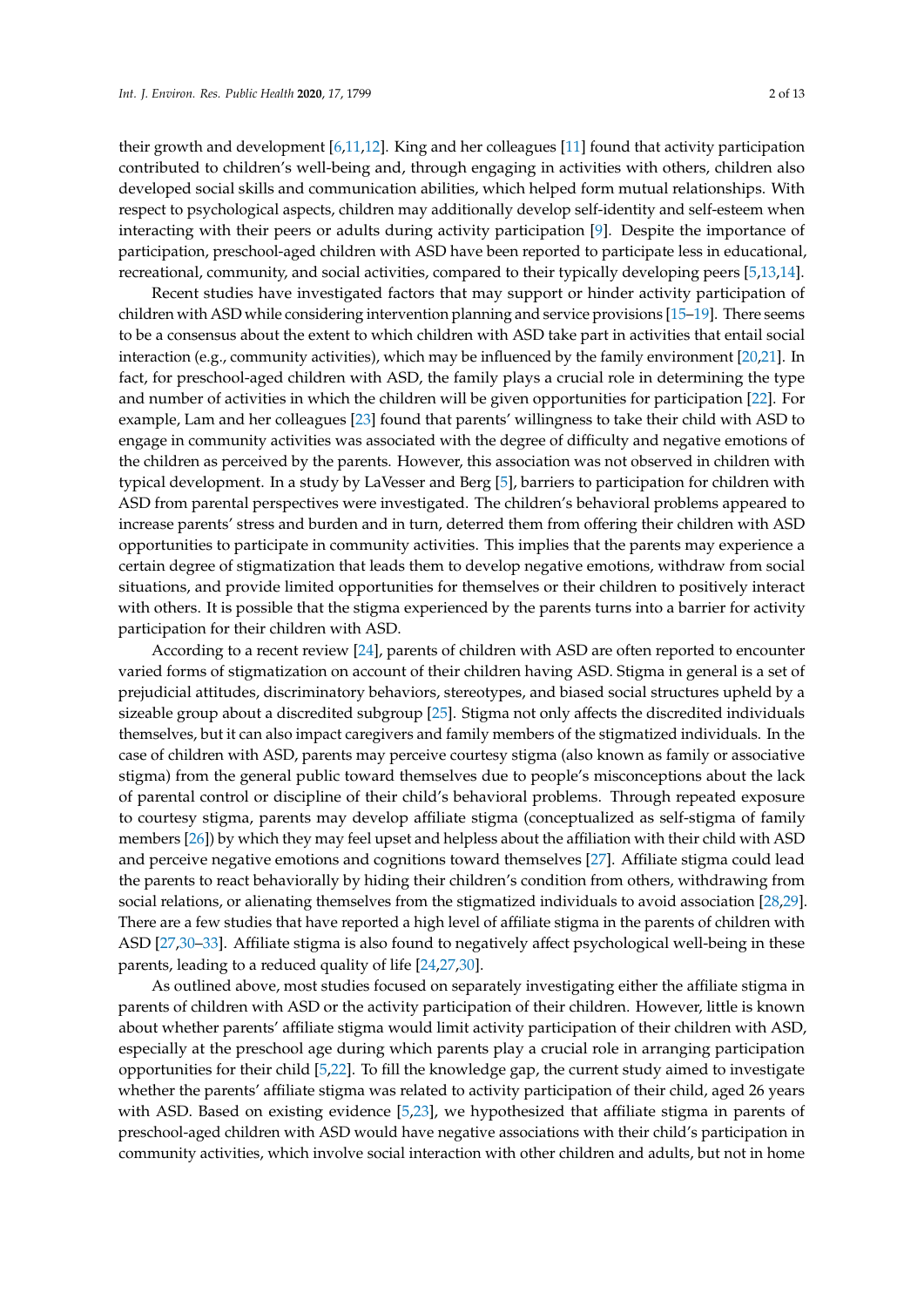or daycare/preschool activities that are solitarily or with assistance from teachers who are familiar to children.

## **2. Materials and Methods**

#### *2.1. Participants*

Children with ASD and their parents were recruited from four early education and training centers and three special child-care centers from a local nongovernment organization in Hong Kong. These centers mainly provided assessment, training, guidance, and family support to preschool-aged children with diverse special needs. Parents who participated in this study needed to meet the following inclusion criteria: (1) their child was aged between 2–6 years old, (2) their child was diagnosed with ASD by pediatricians in child assessment centers or by psychologists in hospitals, and (3) they were able to read and write Chinese. Children were excluded if they had serious illnesses (e.g., blindness) or physical impairments (e.g., amputation), as their participation patterns could be different from those of children without medical comorbid diagnoses/disabilities.

#### *2.2. Instruments*

#### 2.2.1. Participation Measure

Young Children's Participation and Environment Measure (YC-PEM) [\[34\]](#page-11-12) is a caregiver-report questionnaire which evaluates the extent of activity participation of children aged 0 to 5 years in three types of environmental settings (home, daycare/preschool, and community). The caregiver needs to complete 27 items across each setting: home (13 items), daycare/preschool (3 items), and community (11 items). The types of activities in which children participate at home include basic self-care routines, household, interactive and organized play, as well as socializing with friends and family. The types of daycare/preschool activities include educational programs related to group learning, socializing with friends, as well as field activities and school events. For community activities, the activity types include outings, class and group activities, community-related activities, and recreational/leisure activities.

For each activity, caregivers are asked to evaluate three dimensions of child participation: a) the frequency of participation, using an 8-point Likert scale (never  $= 0$  and once or more each day  $= 7$ ); b) the degree of involvement, using a 5-point Likert scale (not very involved  $= 1$  and very involved  $= 5$ ); and c) whether the caregivers want a change in their child's participation (yes or no). If the caregivers desire a change, they are asked to specify the type(s) of change desired (do more often, do less often, be more interactive, be more helpful, and participate in a broader variety of activities). Three types of participation summary scores (frequency, involvement, and desire for change) can be produced for each of the three settings in YC-PEM. The score calculation is detailed in Khetani et al. [\[34\]](#page-11-12). Higher scores indicate higher frequency, involvement, and a greater desire for change in the child's participation. In this study, we analyzed the frequency and involvement dimensions because they are two important aspects representing children' participation patterns [\[35\]](#page-11-13). The parents' desire-for-change dimension was not included in the analysis owing to the substantial ceiling effects of 48%–92%, which were revealed in the study sample. The Chinese version of YC-PEM [\[36\]](#page-11-14) was used in this study to capture children's participation specifically in Hong Kong. This Chinese version was translated from the original YC-PEM and adapted into the local context by following the guidelines provided by the YC-PEM's authors and other researchers [\[37,](#page-11-15)[38\]](#page-11-16). Internal consistency of the Chinese YC-PEM was acceptable for the frequency dimension (Cronbach's alpha = 0.42–0.70) and for the involvement dimension (0.73–0.77), which was comparable to the original YC-PEM [\[34\]](#page-11-12).

#### 2.2.2. Affiliate Stigma Measure

This study used the Chinese version of the affiliate stigma scale (ASS), which was developed by Mark and Cheung [\[26\]](#page-11-6) originally to measure affiliate stigma in caregivers of people with intellectual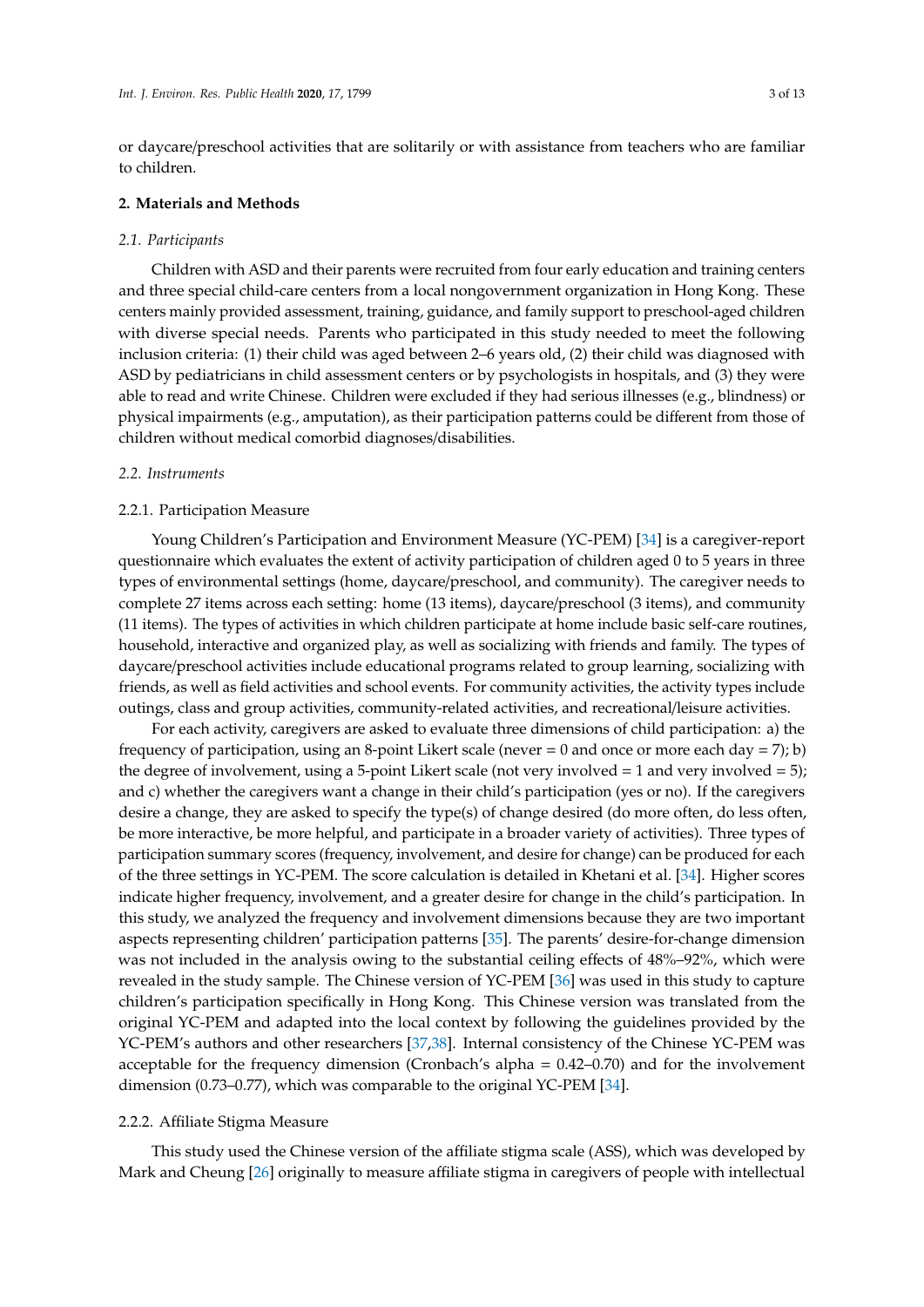disability and was subsequently adapted and used in caregivers of children with ASD by the same research team [\[27\]](#page-11-7). This scale consists of 22 items scored on a 4-point Likert scale (strongly disagree = 1 and strongly agree = 4). Mean scores can be generated by averaging the scores of the 22 items, with higher scores indicating higher levels of affiliate stigma. ASS has been reported to demonstrate excellent internal consistency (Cronbach's alpha = 0.94) as per a previous study by Mak and Kwok [\[27\]](#page-11-7).

## 2.2.3. Demographic Information

Demographic characteristics about the parents and children were obtained using a questionnaire which was specifically designed for this study. For the children, we collected gender, age, the types of comorbidity which the child had in addition to ASD, and the number of siblings the child had in the family. For the parents, we collected his/her role in relation to the child, age, the highest educational qualification, and monthly family income. We did not obtain information about the participants' ethnicity as 92% of people living in Hong Kong are Chinese [\[39\]](#page-11-17).

## *2.3. Procedure*

All participants gave their informed consent for inclusion before they participated in the study. The study was conducted in accordance with the Declaration of Helsinki. Ethical approval was granted by the ethical review committee at The Hong Kong Polytechnic University (Reference number: HSEARS20180111006). Invitation packets for parents' participation in the study were sent to each of the participating early education and training centers and special child-care centers. These invitation packets contained information sheets, consent forms, research questionnaires (YC-PEM, ASS, and demographic questionnaire), and return prepaid envelope. Speech therapists in the participating centers helped to distribute the invitation packets to eligible participants of interest. Parents of each child were asked to complete the written consent and research questionnaires and return them to the centers or to us by post. A supermarket voucher of HKD 50 was given to all the participants who completed the questionnaires.

## *2.4. Data Analysis*

All data were inputted into and analyzed using the Statistical Package for Social Science (SPSS) version 23 (SPSS Inc., Chicago, IL, USA) Data were checked for normality by the means of histograms and Kolmogorov-Smirnov tests. We found that two participation frequency variables (the summary scores in the home and daycare/preschool settings) and four demographic variables did not present a normal distribution. To enable parametric analyses, these two participation variables were log-transformed, whereas the four demographic variables were collapsed into dichotomous categories.

To investigate the extent to which the affiliate stigma in parents of children with ASD was associated with their children's participation, and by taking into account the influence of demographic variables on participation, six hierarchical multiple linear regression models were performed. Three models focused on participation frequency in each of the home, daycare/preschool, and community settings, and the other three models targeted participation involvement.

To accommodate for the small sample size of this study, we performed the analyses in three steps. First, five demographic variables that might influence children's participation (based on literature [\[11,](#page-10-10)[20,](#page-11-0)[40\]](#page-12-0)) were examined univariably. These variables were presence of comorbidity, number of siblings, monthly family income, and parents' age and educational qualification. Only the variables that showed significance at the *p* < 0.05 level in each of the univariate models were considered for inclusion in corresponding regression models in the next step. In addition, we included child age in all the models of the next step, given that age has been frequently reported as an important predictor of children's participation [\[11,](#page-10-10)[16\]](#page-10-16). However, only a few girls (*n* = 9) were recruited in the current study, so child gender was neither tested nor included in any regression models.

For the next step, hierarchical multiple linear regression analyses were conducted. Each of the two participation summary scores for the three settings served as the dependent variable. Child age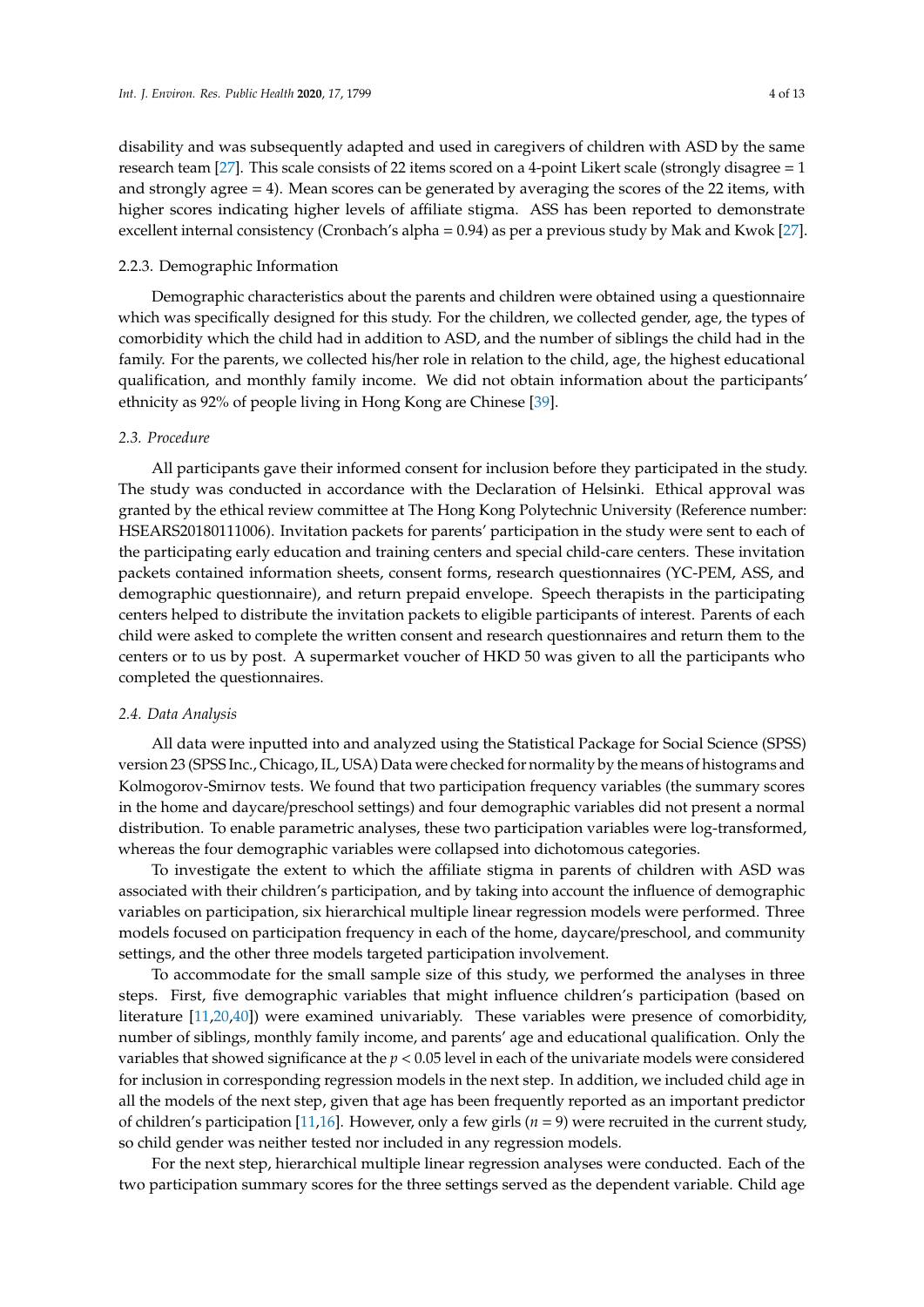and other demographic variables (if significant in the previous step) were included as control variables in the first block of the models. In the second block of the models, the parents' affiliate stigma served as the independent variable. The significance level was set at  $p < 0.05$ . Essential assumptions (i.e., multicollinearity, homoscedasticity, normality, and linearity) for multiple regression analyses were verified (using the correlation matrix for the independent variables, variance inflation factors, and residual analyses) [\[41\]](#page-12-1).

For the last step, we validated all the hierarchical multiple linear regression models using bootstrapping methods, in which 2000 repeated samples with the same size as the present sample were drawn at random (with replacement). Bootstrapping estimates and confidence intervals were then produced using the 2000 replications for comparison [\[42\]](#page-12-2). In addition, we performed Spearman's rho correlation to examine the association between parents' affiliate stigma and children's participation in each activity. Nonparametric statistics were used for the item-level analyses as most of the participation item scores in the current sample were found not to have a normal distribution.

## **3. Results**

Of 160 research packets distributed, a total of 15 fathers and 48 mothers participated in the study (response rate: 39.38%). The children with ASD had a mean age of 5.45 years with a standard deviation (SD) of 0.96 years. Most of the children had more than one sibling (60.3%). About two-thirds of the children were reported to have a comorbidity other than ASD, with 57.1% having developmental delays. The responding parents' mean age was 39.07 years old (SD = 6.03), and approximately one-third of the parents completed undergraduate or higher degrees. Tables [1](#page-4-0) and [2](#page-5-0) show the demographic characteristics of the children and their parents, respectively.

<span id="page-4-0"></span>

| Characteristics.                     | Value               |
|--------------------------------------|---------------------|
| Age, years, mean $\pm$ SD            | $5.45 \pm 0.96$     |
| Gender, $n$ (%)                      |                     |
| Female                               | 9(14.3)             |
| Male                                 | 54 (85.7)           |
| Number of siblings, $*$ <i>n</i> (%) |                     |
| 0                                    | 24 (38.1)           |
| 1                                    | 31 (49.2)           |
| 2 or more                            | 7(11.1)             |
| Parent-reported diagnoses, $n$ (%)   |                     |
| Only Autism Spectrum Disorder        | 21 (33.3)           |
| Autism Spectrum Disorder with a      |                     |
| comorbidity                          |                     |
| Developmental delay                  | 36 (57.1)           |
| Dyslexia                             | 5(7.9)              |
| Intellectual disability              | 4(6.3)              |
| <b>ADHD</b>                          | 3(4.8)              |
| Learning disability                  | 3(4.8)              |
| Home participation                   |                     |
| Frequency, median (IQR)              | $4.69(4.23 - 5.46)$ |
| Involvement, mean $\pm$ SD           | $3.52 \pm 0.68$     |
| Daycare/preschool participation      |                     |
| Frequency, median (IQR)              | $5.00(3.67 - 5.33)$ |
| Involvement, mean ± SD               | $3.25 \pm 1.14$     |
| Community participation              |                     |
| Frequency, mean $\pm$ SD             | $3.09 \pm 0.70$     |
| Involvement, mean $\pm$ SD           | $3.41 \pm 0.82$     |

**Table 1.** Characteristics of children in the study.

\* There was one missing value. Abbreviations: SD, standard deviation; ADHD, Attention Deficit Hyperactivity Disorder. IQR, interquartile range.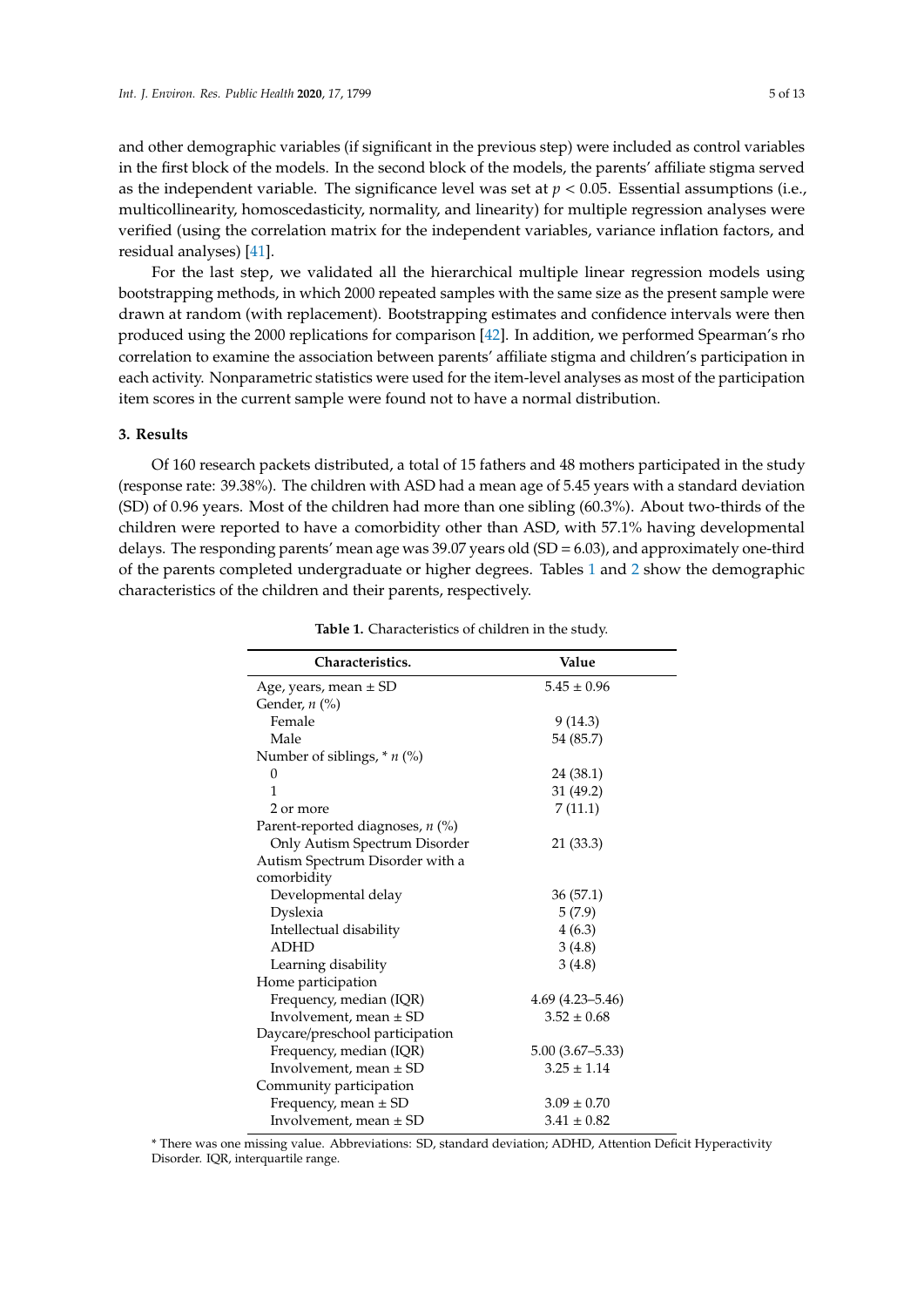<span id="page-5-0"></span>

| <b>Characteristics</b>                      | Value            |
|---------------------------------------------|------------------|
| Role of respondent, $n$ (%)                 |                  |
| Mother                                      | 48 (76.2)        |
| Father                                      | 15(23.8)         |
| Respondent's age (year), mean $\pm$ SD      | $39.07 \pm 6.03$ |
| Respondent's education, $*$ <i>n</i> $(\%)$ |                  |
| Junior high school or less                  | 3(4.8)           |
| Senior high school                          | 34 (54.0)        |
| Diploma/associate degree                    | 5(7.9)           |
| Undergraduate                               | 16(25.4)         |
| Postgraduate                                | 4(6.3)           |
| Monthly family income (in HKD), $n$ (%)     |                  |
| $<$ 20,000                                  | 18(28.6)         |
| $\geq$ 20,000                               | 45 (71.4)        |
|                                             |                  |

**Table 2.** Characteristics of the respondents.

\* There was one missing value. Abbreviations: SD, standard deviation; HKD, Hong Kong dollars.

For the children's participation as measured by YC-PEM, they participated relatively frequently in activities at home (median  $= 4.69$ , interquartile range  $= 4.23 - 5.46$ ) and daycare/preschool activities (median  $= 5.00$ , interquartile range  $= 3.67 - 5.33$ ), but not in community activities (mean  $= 3.09$ , SD  $= 0.70$ ). Their participation involvement in these activities was similar across home (mean  $= 3.52$ , SD  $= 0.68$ ), daycare/preschool (mean = 3.25, SD = 1.44), and community settings (mean = 3.41, SD = 0.82). In addition, the mean ASS scores of the parents was  $2.21$  (SD =  $0.48$ ).

Table [3](#page-6-0) summarizes the demographic variables that were significantly associated with the children's participation in each of the univariate regression models across the three settings (home, daycare/preschool, and community). For the frequency dimension, two significant associations were found between the respondents' age and children's participation in activities at home and between the respondents' educational level and children's participation in daycare/preschool activities. For the involvement dimension, the presence of a comorbidity other than ASD demonstrated significant associations with participation in home and community activities. Also, the respondents' educational level was significantly associated with the children's participation in activities at home.

Table [4](#page-6-1) shows the associations between the ASS mean scores and YC-PEM summary scores, in the hierarchical regression models, which controlled for one to three demographic variables that were identified as significant in the above univariate models. The parents' affiliate stigma was unrelated to the frequency of children's participation in home, daycare/preschool, and community activities. Similarly, the parents' affiliate stigma was also unrelated to the children's participation involvement in home and daycare/preschool activities. However, it was negatively related to the children's participation involvement in community activities ( $β = -0.329$ ,  $p = 0.009$ ). The bootstrapping methods confirmed similar results in each model. Particularly, the parents' affiliate stigma was found not to include zero in the nonstandardized estimates within the 95% bias-corrected accelerated confidence intervals in the model of the community participation involvement. This indicated that parents' affiliate stigma was identified as significant in the 2000 bootstrapping resamples.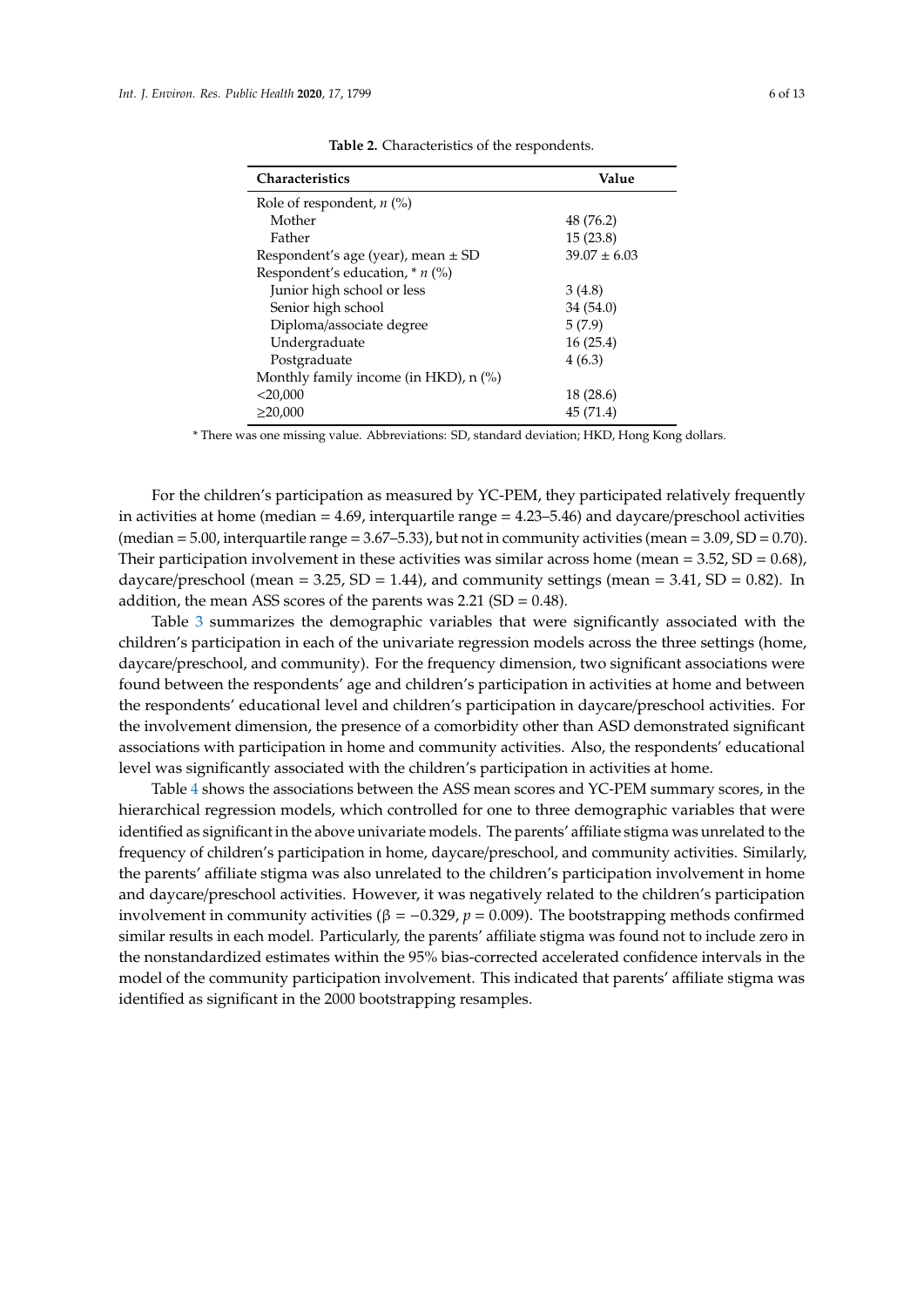|                                                    |                  | <b>Participation Frequency</b> |       |                  | Participation Involvement |                  |         |                  |
|----------------------------------------------------|------------------|--------------------------------|-------|------------------|---------------------------|------------------|---------|------------------|
| <b>Settings and Variables</b>                      | $\boldsymbol{B}$ | 95% CI                         | $R^2$ | $\boldsymbol{p}$ | $\boldsymbol{B}$          | 95% CI           | $R^2$   | $\boldsymbol{p}$ |
| Home setting                                       |                  |                                |       |                  |                           |                  |         |                  |
| Presence of comorbidity<br>(yes)                   | $-0.143$         | $-0.355, 0.070$                | 0.029 | 0.185            | $-0.380$                  | $-0.728, -0.032$ | 0.072   | $0.033*$         |
| Number of siblings<br>$(\geq)one}$ sibling)        | $-0.052$         | $-0.265, 0.160$                | 0.004 | 0.624            | 0.018                     | $-0.339, 0.375$  | < 0.001 | 0.919            |
| Monthly family income<br>$(\geq$ HKD 20,000)       | 0.131            | $-0.094, 0.356$                | 0.022 | 0.250            | 0.195                     | $-0.184, 0.573$  | 0.017   | 0.308            |
| Respondent's age                                   | $-0.023$         | $-0.039, -0.007$               | 0.115 | $0.006*$         | $-0.022$                  | $-0.051, 0.006$  | 0.039   | 0.120            |
| Respondent's education<br>(with university degree) | 0.195            | $-0.017, 0.407$                | 0.053 | 0.071            | 0.363                     | 0.009, 0.716     | 0.064   | $0.045*$         |
| Daycare/preschool setting                          |                  |                                |       |                  |                           |                  |         |                  |
| Presence of comorbidity<br>(yes)                   | $-0.091$         | $-0.341, 0.159$                | 0.009 | 0.467            | $-0.439$                  | $-1.039, 0.161$  | 0.035   | 0.148            |
| Number of siblings<br>$($ $\geq$ one sibling)      | 0.070            | $-0.178, 0.317$                | 0.005 | 0.576            | 0.098                     | $-0.503, 0.700$  | 0.002   | 0.745            |
| Monthly family income<br>$(\geq$ HKD 20,000)       | 0.226            | $-0.032, 0.484$                | 0.048 | 0.085            | 0.534                     | $-0.095, 1.163$  | 0.046   | 0.095            |
| Respondent's age                                   | $-0.010$         | $-0.030, 0.010$                | 0.017 | 0.313            | $-0.017$                  | $-0.066, 0.031$  | 0.009   | 0.474            |
| Respondent's education<br>(with university degree) | 0.331            | 0.092, 0.571                   | 0.112 | $0.007*$         | 0.396                     | $-0.213, 1.004$  | 0.027   | 0.198            |
| <b>Community setting</b>                           |                  |                                |       |                  |                           |                  |         |                  |
| Presence of comorbidity<br>(yes)                   | $-0.282$         | $-0.650, 0.086$                | 0.038 | 0.131            | $-0.514$                  | $-0.933, -0.096$ | 0.091   | $0.017*$         |
| Number of siblings<br>$(\geq$ one sibling)         | 0.084            | $-0.286, 0.454$                | 0.003 | 0.651            | $-0.314$                  | $-0.740, 0.112$  | 0.036   | 0.145            |
| Monthly family income<br>$(\geq$ HKD 20,000)       | 0.204            | $-0.189, 0.596$                | 0.018 | 0.303            | 0.374                     | $-0.079, 0.828$  | 0.043   | 0.104            |
| Respondent's age                                   | $-0.018$         | $-0.047, 0.012$                | 0.023 | 0.237            | 0.008                     | $-0.027, 0.043$  | 0.004   | 0.634            |
| Respondent's education<br>(with university degree) | 0.245            | $-0.129, 0.619$                | 0.028 | 0.195            | 0.421                     | 0.010, 0.852     | 0.060   | 0.055            |

<span id="page-6-0"></span>**Table 3.** Univariate associations between children's participation and demographical variables in the study.

Note: Univariate linear regression models were used. Categorical variables are presented with a parenthesis in which the characteristic of interest is specified. *\* p* < 0.05. Abbreviations: *B*, nonstandardized beta parameter estimate; *CI*, confidence interval; *R* 2 , *R* square value; *HKD*, Hong Kong dollars.

<span id="page-6-1"></span>**Table 4.** Relationships between parents' affiliate stigma and children's participation after controlling for demographic variables in hierarchical regression models.

|                                        | <b>Model Effects</b> |          | Parents' Affiliate Stigma  |          |                  |          |                  |                    |          |
|----------------------------------------|----------------------|----------|----------------------------|----------|------------------|----------|------------------|--------------------|----------|
| Participation Variables <sup>a</sup>   |                      |          | <b>Parameter Estimates</b> |          |                  |          | <b>Bootstrap</b> |                    |          |
|                                        | $R^2$                | p        | $\beta$                    | B        | 95% CI           | p        | <b>Bias</b>      | <b>BCa, 95% CI</b> | p        |
| Home setting                           |                      |          |                            |          |                  |          |                  |                    |          |
| Participation frequency b              | 0.124                | $0.048*$ | $-0.102$                   | $-0.085$ | $-0.304, 0.134$  | 0.441    | $-0.009$         | $-0.281, 0.080$    | 0.381    |
| Participation involvement <sup>c</sup> | 0.210                | $0.008*$ | $-0.232$                   | $-0.325$ | $-0.674, 0.025$  | 0.068    | 0.004            | $-0.631, 0.017$    | 0.054    |
| Daycare/preschool setting              |                      |          |                            |          |                  |          |                  |                    |          |
| Participation frequency <sup>d</sup>   | 0.256                | $0.001*$ | $-0.058$                   | $-0.057$ | $-0.290.0176$    | 0.628    | 0.001            | $-0.293$ 0.208     | 0.641    |
| Participation involvement              | 0.048                | 0.236    | $-0.203$                   | $-0.476$ | $-1.110.0.158$   | 0.138    | $-0.003$         | $-1.091, 0.227$    | 0.173    |
| Community setting                      |                      |          |                            |          |                  |          |                  |                    |          |
| Participation frequency                | 0.040                | 0.296    | $-0.133$                   | $-0.192$ | $-0.583, 0.199$  | 0.330    | 0.011            | $-0.530, 0.173$    | 0.240    |
| Participation involvement <sup>e</sup> | 0.254                | $0.001*$ | $-0.329$                   | $-0.555$ | $-0.963, -0.146$ | $0.009*$ | $-0.004$         | $-0.928, -0.155$   | $0.008*$ |

<sup>a</sup> The child's age was controlled in all models. <sup>b</sup> The respondent's age was additionally controlled. <sup>c</sup> The presence of comorbidity in the child and respondent's education were additionally controlled. <sup>d</sup> The respondent's education was additionally controlled. <sup>e</sup> The presence of comorbidity in the child was additionally controlled.  $p < 0.05$ . Abbreviations: *R 2 , R* square value; β, standardized beta parameter estimate; *B,* nonstandardized beta parameter estimate; *CI*, confidence interval; *BCa*, bias-corrected accelerated.

Table [5](#page-7-0) shows Spearman's rho correlation coefficients between the ASS mean scores and item scores of each activity in YC-PEM. The children's participation involvement in two specific activities (getting clean at home and organized physical activities in the community) were found to significantly correlate with the parents' affiliate stigma (−0.289, *p* < 0.05 and −0.453, *p* < 0.01). There were no significant correlations between the frequency of children's participation in any activity and the parents' affiliate stigma.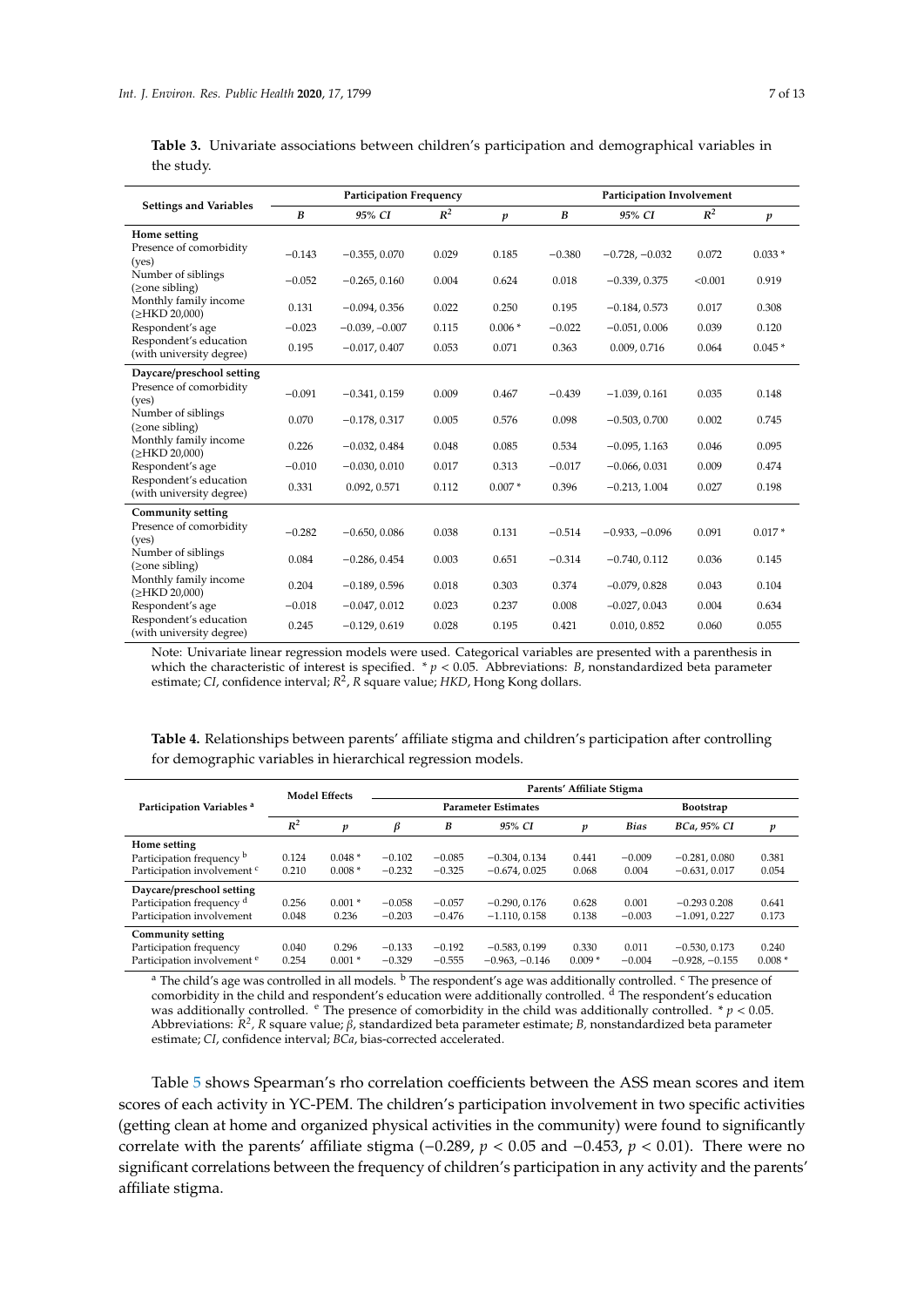|                                        | Spearman's $\rho$ Coefficients (BCa, 95% CI) <sup>a</sup> |                                |  |  |  |  |
|----------------------------------------|-----------------------------------------------------------|--------------------------------|--|--|--|--|
| <b>Participation Items</b>             | Frequency                                                 | Involvement                    |  |  |  |  |
| Home setting                           |                                                           |                                |  |  |  |  |
| Getting rest                           | $0.033(-0.219, 0.290)$                                    | $-0.131(-0.373, 0.101)$        |  |  |  |  |
| Personal care management               | $0.109$ ( $-0.169$ , $0.378$ )                            | $-0.195(-0.456, 0.055)$        |  |  |  |  |
| Getting clean                          | $0.077 (-0.203, 0.347)$                                   | $-0.289*(-0.550,-0.011)$       |  |  |  |  |
| Mealtime                               | $0.107 (-0.162, 0.360)$                                   | $-0.077$ ( $-0.306$ , 0.166)   |  |  |  |  |
| Cleaning up                            | $-0.038(-0.310, 0.244)$                                   | $-0.130(-0.384, 0.159)$        |  |  |  |  |
| Meal preparation                       | $-0.094(-0.353, 0.167)$                                   | $0.185(-0.148, 0.519)$         |  |  |  |  |
| Taking care of other family members    | $-0.162$ ( $-0.420$ , 0.122)                              | $0.060 (-0.289, 0.418)$        |  |  |  |  |
| Laundry and dishes                     | $-0.041$ $(-0.316, 0.237)$                                | $0.046 (-0.290, 0.375)$        |  |  |  |  |
| Arts, crafts, stories, music           | $0.027 (-0.225, 0.228)$                                   | $-0.132$ $(-0.376, 0.128)$     |  |  |  |  |
| Screen time                            | $-0.220(-0.439, 0.022)$                                   | $-0.014 (-0.298, 0.256)$       |  |  |  |  |
| Indoor play and games                  | $-0.162$ ( $-0.407$ , 0.091)                              | $-0.073(-0.312, 0.165)$        |  |  |  |  |
| Celebrations at home                   | $0.031 (-0.247, 0.308)$                                   | $-0.070(-0.323, 0.186)$        |  |  |  |  |
| House guests                           | $-0.010$ $(-0.375, 0.174)$                                | $-0.103$ $(-0.371, 0.176)$     |  |  |  |  |
| Daycare/preschool setting              |                                                           |                                |  |  |  |  |
| Group learning                         | $-0.003$ ( $-0.270$ , 0.258)                              | $-0.228(-0.477, 0.021)$        |  |  |  |  |
| Socializing with friends               | $0.153(-0.110, 0.417)$                                    | $-0.129(-0.395, 0.124)$        |  |  |  |  |
| Field trips and events                 | $-0.008$ $(-0.240, 0.227)$                                | $-0.084 (-0.339, 0.178)$       |  |  |  |  |
| <b>Community setting</b>               |                                                           |                                |  |  |  |  |
| Shopping and errands                   | $-0.074(-0.325, 0.180)$                                   | $-0.169$ ( $-0.412$ , 0.092)   |  |  |  |  |
| Dinning out                            | $-0.107$ ( $-0.363$ , 0.161)                              | $-0.236(-0.506, 0.037)$        |  |  |  |  |
| Routine appointments                   | $0.008 (-0.248, 0.258)$                                   | $-0.065(-0.324, 0.208)$        |  |  |  |  |
| Classes and lessons                    | $-0.032$ $(-0.284, 0.227)$                                | $-0.209$ $(-0.480, 0.111)$     |  |  |  |  |
| Organized physical activities          | $-0.026$ ( $-0.293$ , 0.236)                              | $-0.453$ ** $(-0.676, -0.169)$ |  |  |  |  |
| Community attractions                  | $-0.120$ $(-0.355, 0.119)$                                | $-0.026$ ( $-0.282$ , 0.232)   |  |  |  |  |
| Religious/spiritual activities         | $0.050(-0.184, 0.281)$                                    | $0.142 (-0.372, 0.592)$        |  |  |  |  |
| Social gatherings                      | $0.015 (-0.231, 0.258)$                                   | $-0.193 (-0.441, 0.078)$       |  |  |  |  |
| Community events                       | $-0.064$ ( $-0.306$ , 0.193)                              | $-0.100 (-0.377, 0.176)$       |  |  |  |  |
| Unstructured physical activities       | $0.144 (-0.136, 0.404)$                                   | $0.047$ (-0.203, 0.295)        |  |  |  |  |
| Overnight trips, vacations, and visits | $-0.046$ $(-0.288, 0.209)$                                | $-0.160$ ( $-0.435$ , 0.114)   |  |  |  |  |

<span id="page-7-0"></span>**Table 5.** Correlations between the scores of the parents' affiliate stigma and children's participation in each activity across three settings.

<sup>a</sup> The confidence intervals were estimated using Bootstrapping technique. Abbreviations: *BCa*, bias-corrected accelerated; *CI*, confidence interval.  $* p < 0.05.* p < 0.01$ .

## **4. Discussion**

The present study is the first to investigate the relationship between parents' affiliate stigma and participation of their preschool-aged children with ASD in home, daycare/preschool, and community activities. We found that these parents' mean ASS scores were above the midpoint of the scale, indicating that they were suffering from internalized stigma to a moderate extent. However, the findings of this study showed that, as a whole, the parents' affiliate stigma did not correlate with the frequency and involvement of their children's participation (except for involvement in community activities). There were also a few significant correlations between the parents' affiliate stigma and children's participation involvement in one activity both at home and in the community. These findings suggest that parents' affiliate stigma might not systematically affect the frequency of their children's participation but impact their involvement when taking part in community activities. The findings of this study may be helpful for service providers to design and plan interventions that promote the involvement of community participation for preschool-aged children with ASD by attempting to alleviate the affiliate stigma their parents experience.

The level of affiliate stigma reported by the parents of children with ASD in this study was relatively high. The findings are similar to previous studies [\[27,](#page-11-7)[43\]](#page-12-3) that included parents of children with ASD in the same region (i.e., Hong Kong), although the children in previous studies were older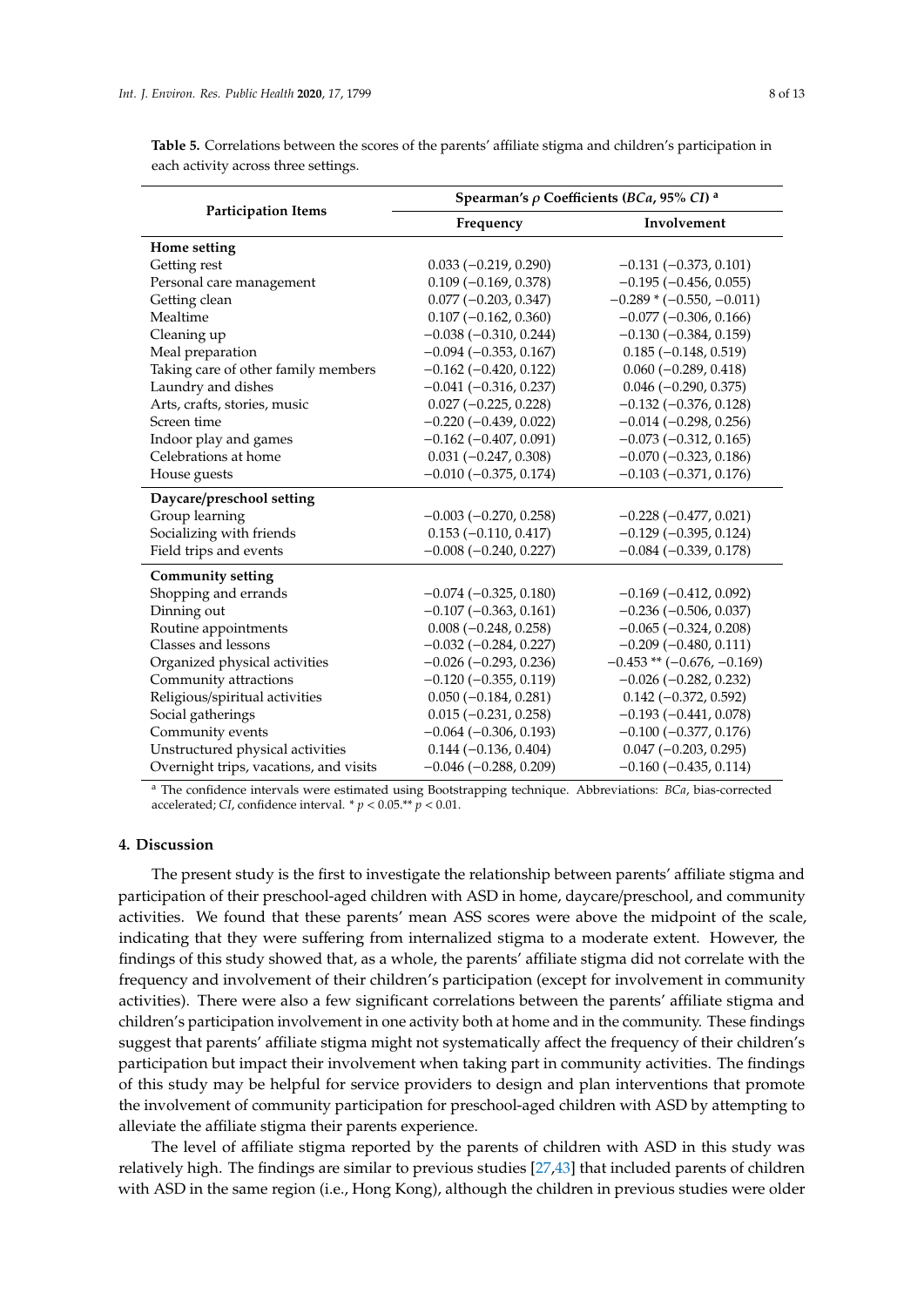(mean age, 9.77 and 9.82 years) than those in our study (mean age, 5.45 years). This indicates that parents might have been internalizing stigma from the time their children with ASD were at the preschool stage. Moreover, parents in Hong Kong tended to experience higher affiliate stigma in comparison with parents in other countries [\[31,](#page-11-18)[33\]](#page-11-11). Similar trends are also observed in parents of preschool-aged children. For example, Patra and Kumar Patro [\[44\]](#page-12-4), who studied parents of Indian children with ASD aged 3–7 years, reported a mean ASS score of 2.07, which is slightly lower than that in our study (2.20). The difference may stem from the fact that stigma is influenced by culture [\[27\]](#page-11-7). Culture in Hong Kong originated from China and is based on collectivism, which is characterized by a close linkage between individuals with a strong sense of obligation to the group and not the individual [\[45,](#page-12-5)[46\]](#page-12-6). People who deviate from social norms are likely to be stigmatized within collectivist cultures. As such, people may be prone to considering young children with disabilities as "bad seeds" and a disgrace to their families [\[47\]](#page-12-7). Given the influence of culture on stigma, parents in Hong Kong may be exposed to higher levels of courtesy stigma, which in turn develops into a higher level of affiliate stigma as their children with ASD grow up [\[24](#page-11-4)[,27\]](#page-11-7). Future studies are warranted to investigate the influence of Hong Kong parents' collectivistic values on perceived stigma associated with their children with ASD.

The results indicate an insignificant relationship between the parents' affiliate stigma and the frequency of their children's participation, which does not fully match our hypotheses that affiliate stigma might lead to reduced participation in community activities. Our findings, however, may be reflected in a study by Lam et al. [\[23\]](#page-11-3), in which the parents of preschoolers with ASD showed high levels of negative emotion and low willingness to take their children out, and these two variables were found to have no association with the participation frequency in community activities. One reason for the similarity in findings between our study and that of Lam et al. could be that participation in some community activities is habitual (or obligatory) for the children and families. Parents who experience affiliate stigma may still have to take their child out for extracurricular classes in the community or along with them for shopping at grocery stores if there is no one to look after the child. Likewise, the habituality (or necessity) of participation especially for preschool-aged children is also pertinent to home (e.g., mealtime or homework) and daycare/preschool activities (e.g., classroom activities), in terms of the frequency. This may explain why the frequency of children's participation in activities across all the settings was not associated with the parents' affiliate stigma.

Different from the above findings regarding participation frequency, the present study found a significant relationship between parents' affiliate stigma and their children's participation involvement in community activities based on the regression analysis results. Specifically, the correlation analysis identified that the children's involvement in one community activity (organized physical activities) and one home activity (getting clean) was associated negatively with the parents' affiliate stigma. Involvement has been recently constructed as one of two key dimensions of participation in addition to frequency [\[35\]](#page-11-13). It is conceptualized as "the experience of participation" which may include elements of motivation, persistence, social connection, or level of affect [\[35,](#page-11-13)[48\]](#page-12-8). Thus, internalized stigma perceived by parents may hinder their children's involvement when engaging in activities, and this impact may be specific to the nature of certain activities. For example, getting clean (e.g., washing or wiping hands and face) has been found to be one of the important activities at home in which preschool-aged children with ASD participated most frequently, both in our study and that of LaVesser and Berg [\[5\]](#page-10-4). This activity may be perceived by the parents as important when compared to other activities at home. We further speculate that, if children with ASD have problems in getting their hand/face/body clean which may lead to poor personal hygiene and illness (e.g., diarrhea), the parents may be stigmatized by other family members at home. These parents may then blame themselves for causing the problems and develop certain levels of affiliate stigma [\[27\]](#page-11-7). As a result, parents with this self-stigma may provide excessive assistance in keeping their children clean to ensure the hygiene or health, leading to a decrease in their children's involvement in this activity.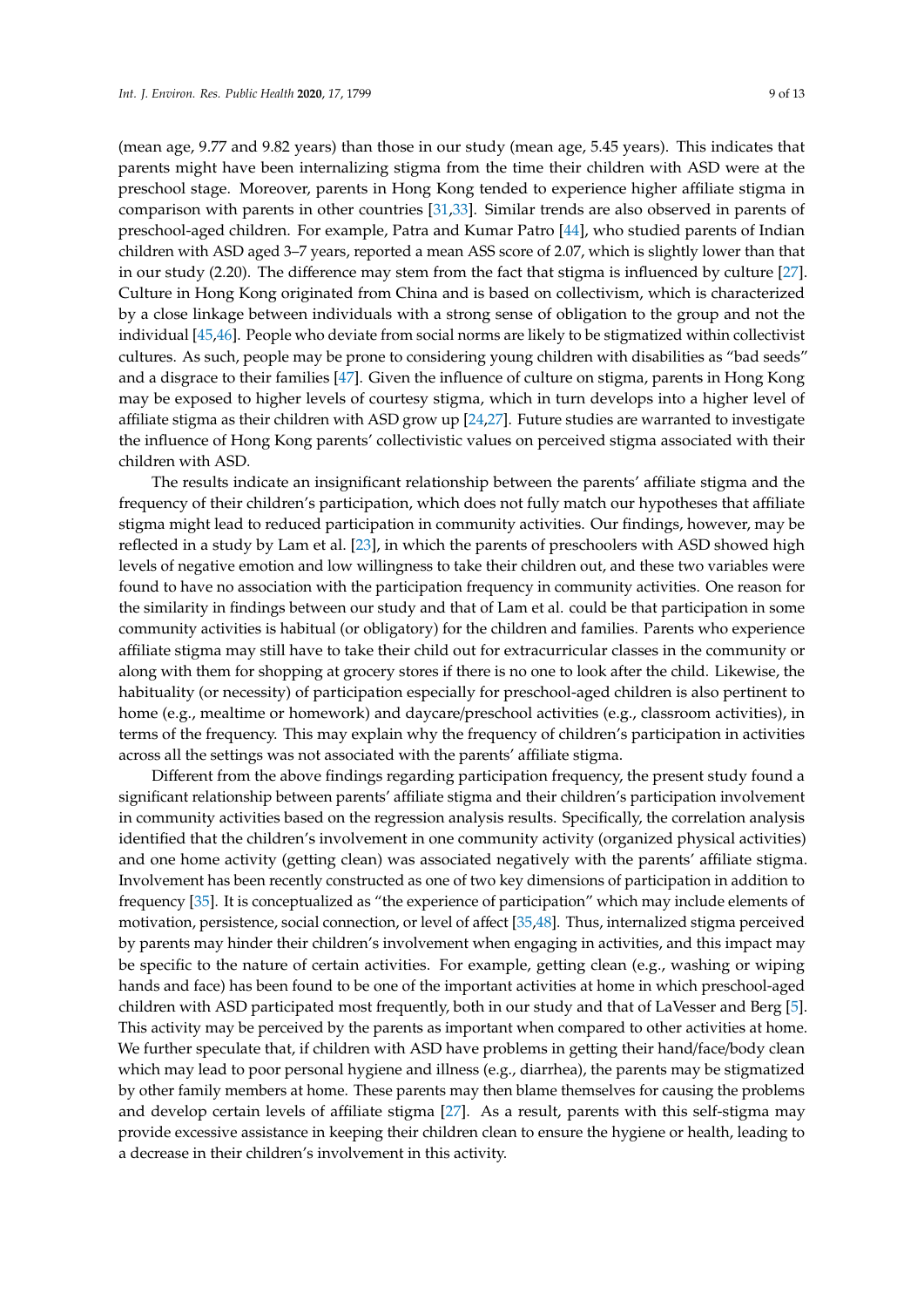On the other hand, participation in community activities such as organized physical activities require high social demand from children to interact with other people. It could thus be difficult for children with ASD who exhibit bizarre or challenging behaviors to be involved fully in community activities [\[5\]](#page-10-4). Especially children with ASD may not be easily identified by their physical appearance. When children with ASD display any of the socially unacceptable behaviors, people in the community may stigmatize their parents for not exerting control over the children's behaviors. In turn, these parents may develop high levels of affiliate stigma due to a self-perceived inability [\[27\]](#page-11-7). Therefore, the parents of children with ASD may feel embarrassed or ashamed and choose to escape or intervene immediately, followed by a reduced involvement of their children. This may explain the relationship between the parents' affiliate stigma and their children's involvement when engaging in community activities.

The present study has several limitations. First, this study made use of convenience sampling, which might not have included parents who suffered from severe affiliate stigma. Furthermore, we excluded children with ASD who had serious illnesses or physical impairments, whose parents might also experience severe affiliate stigma. The restricted range of the severity of parents' affiliate stigma could lead to a lack of or weak relationship between parents' affiliate stigma and their children's participation frequency. Second, the sample size of this study was small. Thus, the statistical power might not be adequate enough to detect significant correlations between affiliate stigma and participation. Third, there was a gender bias toward boys with ASD (85.7%) in the sample. The male-to-female ratio was higher than the estimated ratio of 3:1 in a recent meta-analysis [\[49\]](#page-12-9), indicating that the sample of this study was not representative of the larger population. While the bootstrapping methods were used in the present study to replicate the results, future studies are needed to confirm the study's findings by recruiting a larger sample and including more parents who experience severe affiliate stigma, as well as more girls with ASD. Studies that compare the effect of having medical comorbid diagnoses/disabilities in children with ASD on the relationship between their participation and parents' affiliate stigma are also warranted.

In spite of the above limitations, this study has important implications of interventions for families and their children with ASD. For example, a reduction in parents' internalized stigma may be included as part of participation-focused interventions with children. This could be achieved through the provision of parenting/coping skills or establishment of mutual support groups to enhance their sense of control and social support [\[27\]](#page-11-7), which in turn may reduce their negative emotion or excessive assistance in their children's activity participation. Also, collaborations with nongovernment organizations and government sectors may be necessary to provide public education and exposure to ASD [\[24](#page-11-4)[,30\]](#page-11-10). Public stigma towards children with ASD and their families could be reduced accordingly and these children may be involved more in community activities. In addition, the findings of the present study provide a basis for further research to study the impact of affiliate stigma on children's activity participation by taking into account other possible factors/mediators in the testing models.

## **5. Conclusions**

This study adds knowledge about the relationship between parents' affiliate stigma and their preschool-aged children's participation in home, daycare/preschool, and community activities. Parents' affiliate stigma was found not to correlate with the frequency of their children's participation but led to reduced involvement of the children when engaging in community activities. Furthermore, these parents exhibited a moderate level of affiliate stigma, which requires special attention. To promote the children's participation, especially their involvement in community activities, interventions and resources that support parents who are taking care of preschool-aged children with ASD are needed to help alleviate their internalized stigma.

**Author Contributions:** Conceptualization, C.-W.C., C.K.M.N., S.H.F.L., S.T.K.T., and C.M.C.Y.; methodology, C.K.M.N.; formal analysis, C.K.M.N., S.H.F.L., S.T.K.T., and C.M.C.Y.; resources, C.K.M.N.; data curation, C.K.M.N.; writing—original draft preparation, C.K.M.N., S.H.F.L., S.T.K.T., and C.M.C.Y..; writing—review and editing,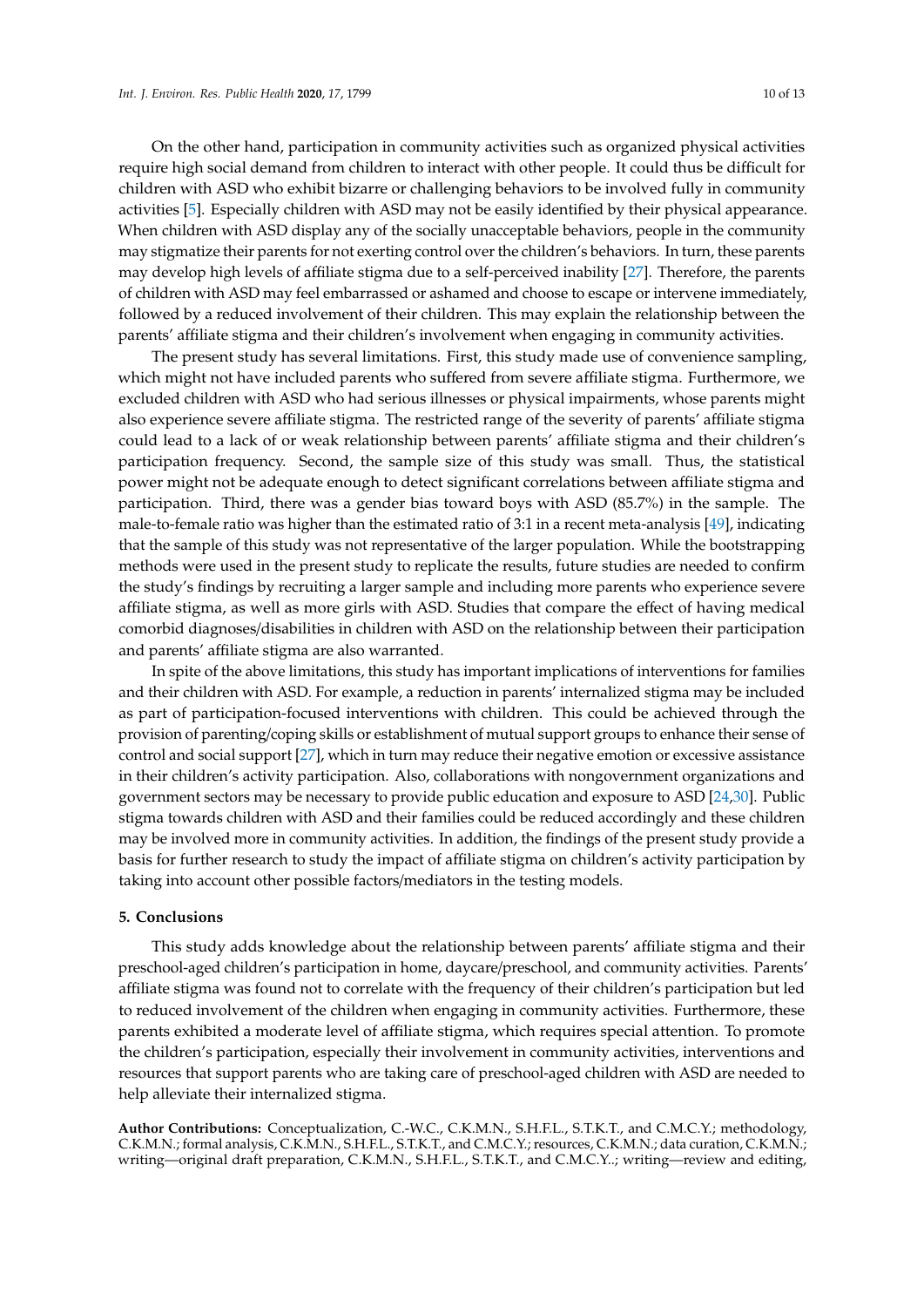C.-W.C.; supervision, C.-W.C.; project administration, C.K.M.N.; funding acquisition, C.-W.C. All authors have read and agreed to the published version of the manuscript.

**Funding:** This research was funded by The Hong Kong Polytechnic University [1-ZVK8].

**Acknowledgments:** We express our gratitude to all the caregivers that participated in this study as well as Heep Hong Society that assisted in data collection.

**Conflicts of Interest:** The authors declare no conflict of interest.

## **References**

- <span id="page-10-0"></span>1. American Psychiatric Association. *Diagnostic and Statistical Manual of Mental Disorders*, 5th ed.; American Psychiatric Association: Washington, DC, USA, 2013.
- <span id="page-10-1"></span>2. Howlin, P. Practitioner review: Psychological and educational treatments for autism. *J. Child Psychol. Psychiatry* **1998**, *39*, 307–322. [\[CrossRef\]](http://dx.doi.org/10.1017/S0021963097002138)
- <span id="page-10-2"></span>3. Hellendoorn, A.; Wijnroks, L.; Van Daalen, E.; Dietz, C.; Buitelaar, J.K.; Leseman, P. Motor functioning, exploration, visuospatial cognition and language development in preschool children with autism. *Res. Dev. Disabil.* **2015**, *39*, 32–42. [\[CrossRef\]](http://dx.doi.org/10.1016/j.ridd.2014.12.033)
- <span id="page-10-3"></span>4. Hume, K.; Loftin, R.; Lantz, J. Increasing independence in autism spectrum disorders: A review of three focused interventions. *J. Autism Dev. Disord.* **2009**, *39*, 1329–1338. [\[CrossRef\]](http://dx.doi.org/10.1007/s10803-009-0751-2)
- <span id="page-10-4"></span>5. La Vesser, P.; Berg, C. Participation patterns in preschool children with an autism spectrum disorder. *OTJR* **2011**, *31*, 33–39. [\[CrossRef\]](http://dx.doi.org/10.3928/15394492-20100823-01)
- <span id="page-10-5"></span>6. Law, M. Participation in the occupations of everyday life. *Am. J. Occup. Ther.* **2002**, *56*, 640–649. [\[CrossRef\]](http://dx.doi.org/10.5014/ajot.56.6.640) [\[PubMed\]](http://www.ncbi.nlm.nih.gov/pubmed/12458856)
- <span id="page-10-6"></span>7. Adair, B.; Ullenhag, A.; Keen, D.; Granlund, M.; Imms, C. The effect of interventions aimed at improving participation outcomes for children with disabilities: A systematic review. *Dev. Med. Child Neurol.* **2015**, *57*, 1093–1104. [\[CrossRef\]](http://dx.doi.org/10.1111/dmcn.12809) [\[PubMed\]](http://www.ncbi.nlm.nih.gov/pubmed/26010935)
- <span id="page-10-7"></span>8. World Health Organization. *International Classification of Functioning, Disability, and Health*; World Health Organization: Geneva, Switzerland, 2001.
- <span id="page-10-8"></span>9. Coster, W.; Khetani, M.A. Measuring participation of children with disabilities: Issues and challenges. *Disabil. Rehabil.* **2008**, *30*, 639–648. [\[CrossRef\]](http://dx.doi.org/10.1080/09638280701400375) [\[PubMed\]](http://www.ncbi.nlm.nih.gov/pubmed/17852316)
- <span id="page-10-9"></span>10. Chien, C.W.; Rodger, S. Applying a new participation definition in paediatric populations: Issues and challenges. *Arch. Phys. Med. Rehabil.* **2011**, *92*, 2096. [\[CrossRef\]](http://dx.doi.org/10.1016/j.apmr.2011.08.033)
- <span id="page-10-10"></span>11. King, G.; Law, M.; King, S.; Rosenbaum, P.; Kertoy, M.K.; Young, N.L. A conceptual model of the factors affecting the recreation and leisure participation of children with disabilities. *Phys. Occup. Ther. Pediatr.* **2003**, *23*, 63–90. [\[CrossRef\]](http://dx.doi.org/10.1080/J006v23n01_05)
- <span id="page-10-11"></span>12. Holloway, J.M.; Long, T.M. The interdependence of motor and social skill development: Influence on participation. *Phys. Ther.* **2019**, *99*, 761–770. [\[CrossRef\]](http://dx.doi.org/10.1093/ptj/pzz025)
- <span id="page-10-12"></span>13. Solish, A.; Perry, A.; Minnes, P. Participation of children with and without disabilities in social, recreational and leisure activities. *J. Appl. Res. Intellect. Disabil.* **2010**, *23*, 226–236. [\[CrossRef\]](http://dx.doi.org/10.1111/j.1468-3148.2009.00525.x)
- <span id="page-10-13"></span>14. Egilson, S.T.; Jakobsdottir, G.; Olafsson, K.; Leosdottir, T. Community participation and environment of children with and without autism spectrum disorder: Parent perspectives. *Scand. J. Occup. Ther.* **2017**, *24*, 187–196. [\[CrossRef\]](http://dx.doi.org/10.1080/11038128.2016.1198419) [\[PubMed\]](http://www.ncbi.nlm.nih.gov/pubmed/27329683)
- <span id="page-10-14"></span>15. Little, L.M.; Ausderau, K.; Sideris, J.; Baranek, G.T. Activity participation and sensory features among children with autism spectrum disorders. *J. Autism Dev. Disord.* **2015**, *45*, 2981–2990. [\[CrossRef\]](http://dx.doi.org/10.1007/s10803-015-2460-3) [\[PubMed\]](http://www.ncbi.nlm.nih.gov/pubmed/25975628)
- <span id="page-10-16"></span>16. Simpson, K.; Keen, D.; Adams, D.; Alston-Knox, C.; Roberts, J. Participation of children on the autism spectrum in home, school, and community. *Child Care Health Dev.* **2018**, *44*, 99–107. [\[CrossRef\]](http://dx.doi.org/10.1111/cch.12483) [\[PubMed\]](http://www.ncbi.nlm.nih.gov/pubmed/28664633)
- 17. Gan, S.M.; Tung, L.C.; Yeh, C.H.; Chang, H.Y.; Wang, C.H. The ICF-CY-based structural equation model of factors associated with participation in children with autism. *Dev. Neurorehabil.* **2014**, *17*, 24–33. [\[CrossRef\]](http://dx.doi.org/10.3109/17518423.2013.835357)
- 18. Piller, A.; Pfeiffer, B. The sensory environment and participation of preschool children with autism spectrum disorder. *OTJR* **2016**, *36*, 103–111. [\[CrossRef\]](http://dx.doi.org/10.1177/1539449216665116)
- <span id="page-10-15"></span>19. Orsmond, G.I.; Shattuck, P.T.; Cooper, B.P.; Sterzing, P.R.; Anderson, K.A. Social participation among young adults with an autism spectrum disorder. *J. Autism Dev. Disord.* **2013**, *43*, 2710–2719. [\[CrossRef\]](http://dx.doi.org/10.1007/s10803-013-1833-8)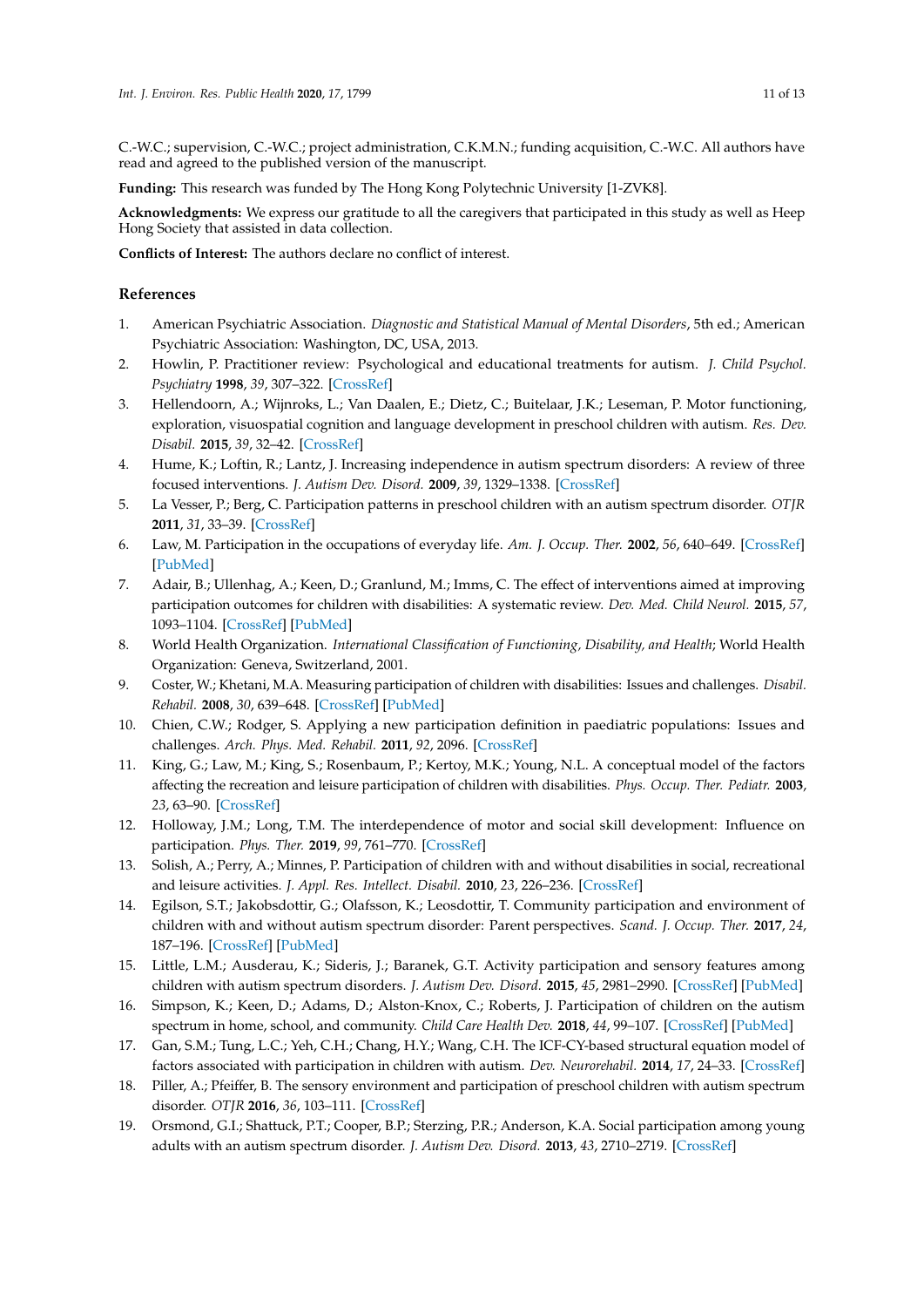- <span id="page-11-0"></span>20. Krieger, B.; Piskur, B.; Schulze, C.; Jakobs, U.; Beurskens, A.; Moser, A. Supporting and hindering environments for participation of adolescents diagnosed with autism spectrum disorder: A scoping review. *PLoS ONE* **2018**, *13*, e0202071. [\[CrossRef\]](http://dx.doi.org/10.1371/journal.pone.0202071)
- <span id="page-11-1"></span>21. Ghanouni, P.; Jarus, T.; Zwicker, J.G.; Lucyshyn, J.; Chauhan, S.; Moir, C. Perceived barriers and existing challenges in participation of children with autism spectrum disorders: He did not understand and no one else seemed to understand him. *J. Autism Dev. Disord.* **2019**, *49*, 3136–3145. [\[CrossRef\]](http://dx.doi.org/10.1007/s10803-019-04036-7)
- <span id="page-11-2"></span>22. Keen, D.; Rodger, S. *Working with Parents of A Newly Diagnosed Child with An Autism Spectrum Disorder: A Guide for Professionals*; Jessica Kingsley Publishers: London, UK, 2012.
- <span id="page-11-3"></span>23. Lam, S.F.; Wong, B.P.; Leung, D.; Ho, D.; Au-Yeung, P. How parents perceive and feel about participation in community activities. The comparison between parents of preschoolers with and without Autism Spectrum Disorders. *Autism* **2010**, *14*, 359–377. [\[CrossRef\]](http://dx.doi.org/10.1177/1362361309346558)
- <span id="page-11-4"></span>24. Mitter, N.; Ali, A.; Scior, K. Stigma experienced by families of individuals with intellectual disabilities and autism: A systematic review. *Res. Dev. Disabil.* **2019**, *89*, 10–21. [\[CrossRef\]](http://dx.doi.org/10.1016/j.ridd.2019.03.001) [\[PubMed\]](http://www.ncbi.nlm.nih.gov/pubmed/30875608)
- <span id="page-11-5"></span>25. Corrigan, P.W. Mental health stigma as social attribution: Implications for research methods and attitude change. *Clin. Psychol. Sci. Pract.* **2000**, *7*, 48–67. [\[CrossRef\]](http://dx.doi.org/10.1093/clipsy.7.1.48)
- <span id="page-11-6"></span>26. Mak, W.W.S.; Cheung, R.Y.M. Affiliate stigma among caregivers of people with intellectual disability or mental illness. *J. Appl. Res. Intellect. Disabil.* **2008**, *21*, 532–545. [\[CrossRef\]](http://dx.doi.org/10.1111/j.1468-3148.2008.00426.x)
- <span id="page-11-7"></span>27. Mak, W.W.S.; Kwok, Y.T.Y. Internalization of stigma for parents of children with autism spectrum disorder in Hong Kong. *Soc. Sci. Med.* **2010**, *70*, 2045–2051. [\[CrossRef\]](http://dx.doi.org/10.1016/j.socscimed.2010.02.023) [\[PubMed\]](http://www.ncbi.nlm.nih.gov/pubmed/20362379)
- <span id="page-11-8"></span>28. Gray, D.E. Everybody just freezes. Everybody is just embarrassed: Felt and enacted stigma among parents of children with high functioning autism. *Sociol. Health Illn.* **2002**, *24*, 734–749. [\[CrossRef\]](http://dx.doi.org/10.1111/1467-9566.00316)
- <span id="page-11-9"></span>29. Broady, T.R.; Stoyles, G.J.; Morse, C. Understanding carers' lived experience of stigma: The voice of families with a child on the autism spectrum. *Health Soc. Care Community* **2017**, *25*, 224–233. [\[CrossRef\]](http://dx.doi.org/10.1111/hsc.12297)
- <span id="page-11-10"></span>30. Zhou, T.; Wang, Y.; Yi, C. Affiliate stigma and depression in caregivers of children with Autism Spectrum Disorders in China: Effects of self-esteem, shame and family functioning. *Psychiatry Res.* **2018**, *264*, 260–265. [\[CrossRef\]](http://dx.doi.org/10.1016/j.psychres.2018.03.071)
- <span id="page-11-18"></span>31. Werner, S.; Shulman, C. Does type of disability make a difference in affiliate stigma among family caregivers of individuals with autism, intellectual disability or physical disability? *J. Intellect. Disabil. Res.* **2015**, *59*, 272–283. [\[CrossRef\]](http://dx.doi.org/10.1111/jir.12136)
- 32. Daniels, A.M.; Como, A.; Herguner, S.; Kostadinova, K.; Stosic, J.; Shih, A. Autism in Southeast Europe: A survey of caregivers of children with autism spectrum disorders. *J. Autism Dev. Disord.* **2017**, *47*, 2314–2325. [\[CrossRef\]](http://dx.doi.org/10.1007/s10803-017-3145-x)
- <span id="page-11-11"></span>33. Bachmann, C.J.; Hofer, J.; Kamp-Becker, I.; Poustka, L.; Roessner, V.; Stroth, S.; Wolff, N.; Hoffmann, F. Affiliate stigma in caregivers of children and adolescents with autism spectrum disorder in Germany. *Psychiatry Res.* **2020**, *284*, 112483. [\[CrossRef\]](http://dx.doi.org/10.1016/j.psychres.2019.112483)
- <span id="page-11-12"></span>34. Khetani, M.A.; Graham, J.E.; Davies, P.L.; Law, M.C.; Simeonsson, R.J. Psychometric properties of the Young Children's Participation and Environment Measure. *Arch. Phys. Med. Rehabil.* **2015**, *96*, 307–316. [\[CrossRef\]](http://dx.doi.org/10.1016/j.apmr.2014.09.031) [\[PubMed\]](http://www.ncbi.nlm.nih.gov/pubmed/25449189)
- <span id="page-11-13"></span>35. Imms, C.; Granlund, M.; Wilson, P.H.; Steenbergen, B.; Rosenbaum, P.L.; Gordon, A.M. Participation, both a means and an end: A conceptual analysis of processes and outcomes in childhood disability. *Dev. Med. Child Neurol.* **2017**, *59*, 16–25. [\[CrossRef\]](http://dx.doi.org/10.1111/dmcn.13237) [\[PubMed\]](http://www.ncbi.nlm.nih.gov/pubmed/27640996)
- <span id="page-11-14"></span>36. Chien, C.W.; Leung, C.; Schoeb, V.; Au, A. A Chinese version of the Young Children's Participation and Environment Measure: Psychometric evaluation in a Hong Kong sample. *Disabil. Rehabil.* **2020**, in press. [\[CrossRef\]](http://dx.doi.org/10.1080/09638288.2020.1727032) [\[PubMed\]](http://www.ncbi.nlm.nih.gov/pubmed/32096426)
- <span id="page-11-15"></span>37. Beaton, D.E.; Bombardier, C.; Guillemin, F.; Ferraz, M.B. Guidelines for the process of cross-cultural adaptation of self-report measures. *Spine* **2000**, *25*, 3186–3191. [\[CrossRef\]](http://dx.doi.org/10.1097/00007632-200012150-00014)
- <span id="page-11-16"></span>38. Chien, C.W.; Li-Tsang, C.W.P.; Cheung, P.P.P.; Leung, K.Y.; Lin, C.Y. Development and psychometric evaluation of the Chinese version of the Participation and Environment Measure for Children and Youth. *Disabil. Rehabil.* **2019**, in press. [\[CrossRef\]](http://dx.doi.org/10.1080/09638288.2018.1553210) [\[PubMed\]](http://www.ncbi.nlm.nih.gov/pubmed/31081396)
- <span id="page-11-17"></span>39. Census and Statistics Department. Hong Kong 2016 Population By-Census—Summary Results. Available online: https://www.censtatd.gov.hk/hkstat/sub/[sp459.jsp?productCode](https://www.censtatd.gov.hk/hkstat/sub/sp459.jsp?productCode=B1120094)=B1120094 (accessed on 8 March 2020).